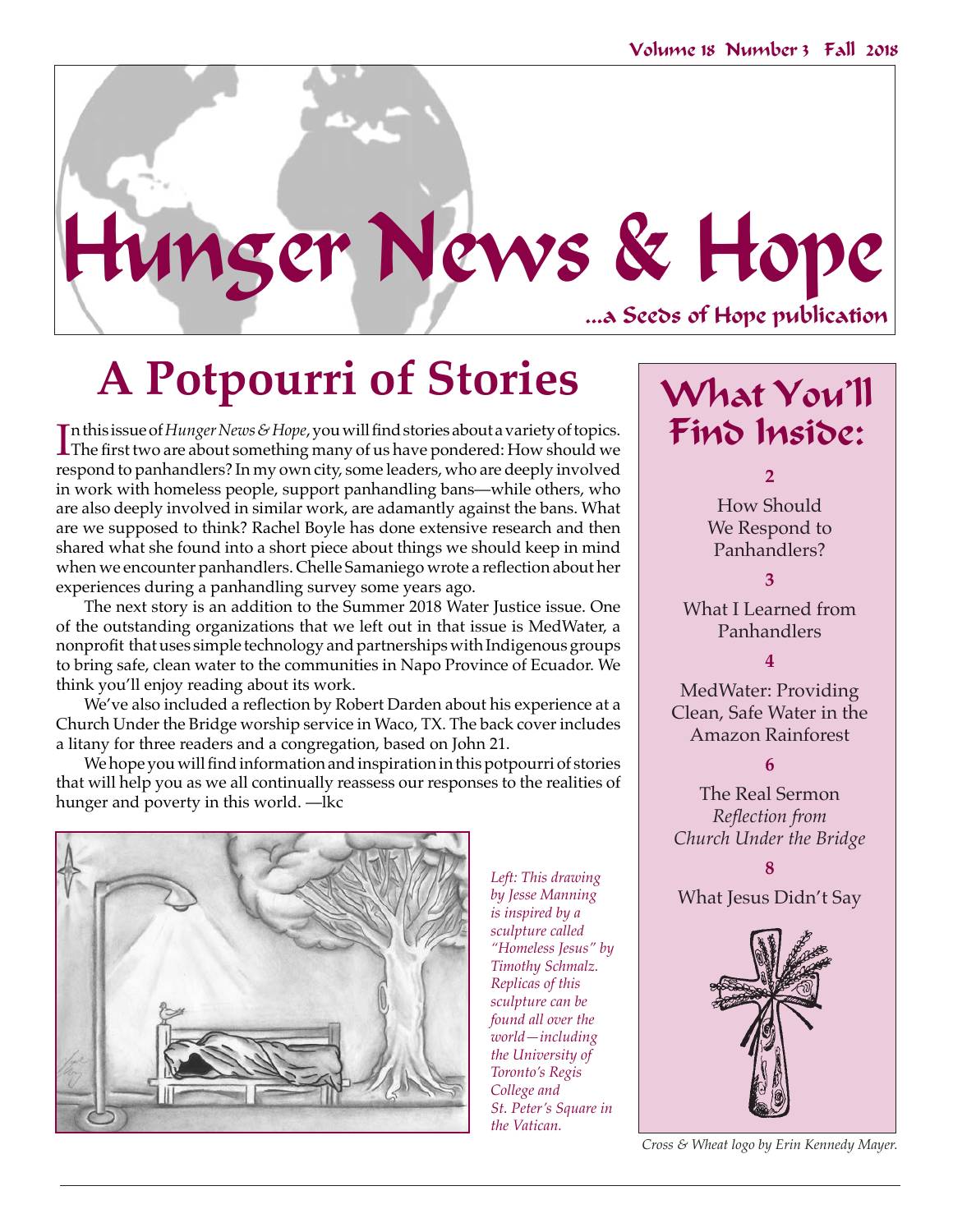## *How Should We Respond to Panhandlers?*

by Rachel Boyle

How many times have you heard "Don't give to pan-handlers; they just want to buy drugs or alcohol"? It is, unfortunately, true that some panhandlers seek money in order to feed vices. However, some panhandlers truly are just down on their luck.

Others are physically or mentally disabled and unable to find or hold down a job. Some panhandlers have homes to go back to, and some are homeless. Many are honest, some lie, and their stories are legion. Beware of any generalizations.

> *A significant faction of antipanhandlers act out of love: they ask whether giving money to panhandlers might not actually harm them in the long run, due to issues with dependency.*

Legal responses to panhandling vary. The outright banning of panhandling violates the First Amendment, many hold. After the Supreme Court decision in *Reed vs. Town of Gilbert*, 1 many federal courts have deemed panhandling bans as "unconstitutional content-based regulation."

On the other hand, laws that ban only "aggressive" panhandling—such as loitering near ATMs and accosting passers-by—have been upheld. The argument is that banning "aggressive" panhandling doesn't restrict people from asking for money, but regulating the manner in which they may do so, which means that the regulation is not content-based.

Those who support banning panhandling do so for a variety of reasons: high concentrations of panhandlers are detrimental to local businesses and tourism; the public has a right to not be harassed; there are places and organizations that those in need can go to without resorting to panhandling.

A significant faction of anti-panhandlers act out of love: they ask whether giving money to panhandlers might not actually harm them in the long run, due to issues with dependency. Many advocate giving food instead, or bus tickets, gas, or things of that nature. Others say that giving to shelters and other organizations puts money to more effective use than giving to panhandlers themselves.

They may be right. In the Bible, Jesus didn't give money, but instead healed the beggars he encountered of whatever it was—blindness, lameness, leprosy—that kept them from finding work.

In researching a Biblical response to panhandling, I noticed a trend: those who advocate for laws against panhandling tend to cite 2 Thessalonians 3, the warning against idleness. More specifically, they quote "The one who is unwilling to work shall not eat." Some went further and emphasized the difference between *unwilling* and *unable*, such as the crippled individuals Jesus healed.

This sounds clear-cut, but it is not. What one must remember is that this verse is part of a letter to a specific church, and thus a specific audience in a specific historical context. Paul was writing to the Thessalonians in response to a misunderstanding; some of the Thessalonians had stopped working because they assumed that the Second Coming was imminent, and were becoming disruptive to their neighbors. This is, obviously, quite a different motivation from most modern panhandlers.

Here's what the Bible says about giving: God will supply, so that you may give. Give to whoever asks you. Give generously. Give freely. The second letter to the church at Corinth tells us "Each of you should give what you have decided in your heart to give, not reluctantly or under compulsion." It also says that God loves a cheerful giver.

Take all these thoughts with you the next time you encounter a person panhandling. It's a complicated issue, and not all situations need to have the same answer. Consider your options and make a decision you, personally, are happy with.

*—Rachel Boyle, a native of Grapevine, TX, was a Baylor University Professional Writing intern at Seeds of Hope in the fall of 2017 and the spring of 2018. Back in Grapevine now, she maintains a freelance writing and editing business at https:// reboyle.wixsite.com/editor.* 

#### **Endnote**

1. *Reed v. Town of Gilbert* is a case that began in 2005, when the town of Gilbert, AZ, adopted a municipal sign ordinance that regulated public signs. When a local church was cited, the church filed a lawsuit, which was upheld by the US Supreme Court in 2015. (*Washington Post*, National Public Radio, *Jurist*)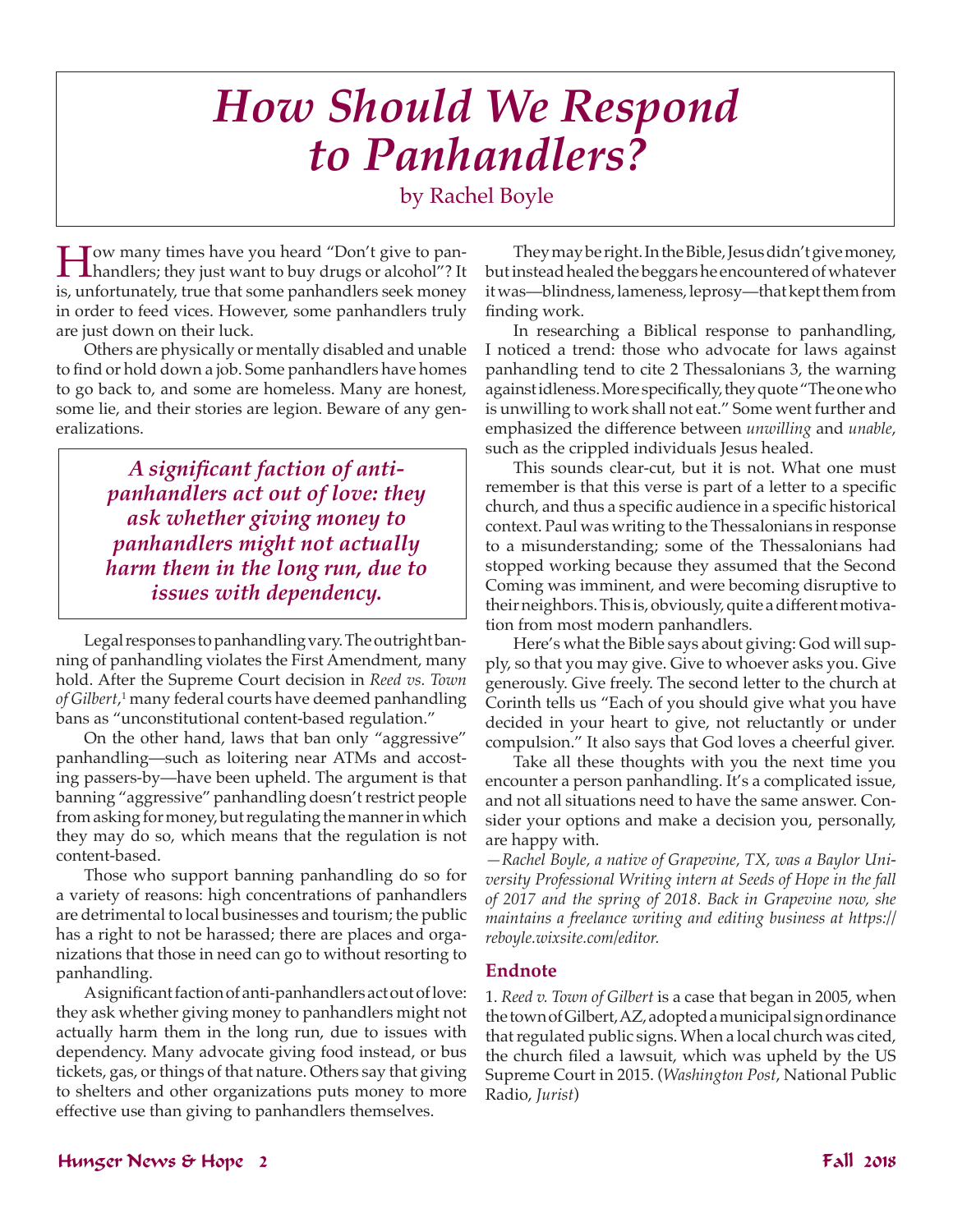# *What I Learned from Panhandlers*

### by Chelle Samaniego

A bout 10 years ago, I took part in a panhandling survey<br>in Waco, TX, where I live. With clipboards in hand, the teams scoured the downtown area, searching for willing panhandlers to answer a few simple questions.

"Where are you from?"

"Where do you stay now?"

"Do you have a place to sleep tonight?"

I don't remember any more of the questions, but I do remember the people. There were two men who were walking along the alleyway with backpacks in tow. Although I'd

*But what stuck with me after all of these years are those two guys. Walking through a town they didn't know without a care in the world.* 

like to consider them "my age" (and I was in my early 30s at the time), they were most likely considerably younger than me—with worn jeans, vintage shirts and a scruffy we-don't-care appearance.

We asked if they'd like to answer our questions; they

of course did. We went through our list, learning so much about these two boys who simply wanted to be free. Free from work. Free from obligations. They traveled around staying in homeless shelters just to see the world. And panhandling for extra cash.

It made me think.

Could someone be homeless simply because he or she wanted to be? Did every one have to be a drug-addicted, dirty mess asking for coins on the street corner?

We met others that night: women and men, people truly down on their luck and those who, when they found out we knew the ropes in town, turned on their heels to distance themselves from us, scouting for new unsuspecting folks to scam.

We met many who had that "one thing" happen. Job loss, a fire, divorce, drug addiction, mental illness—all the things people consider *normal* for those who panhandle.

But what stuck with me after all of these years are those two guys. Walking through a town they didn't know without a care in the world. They were truly homeless just because they simply wanted to be. Were they speaking the truth? I don't know. But, I know it stayed with me after all this time: Their story. Their quest for freedom. Their stick-it-to-the-world-you-can't-controlus attitude. They never asked us for money.

Wherever these men are now, I hope they found what they were looking for. I hope they are still on their adventure, whether it's backpacking across America or sitting in the den of their suburban homes playing with their kids. They taught me not to judge, not to assume and not to wonder, but to care, ask questions and to have a conversation.

The next time you see panhandlers, remember that they are human beings with hopes, dreams and their own current reality. And, whether they really need your two dollars doesn't matter. They are still in need of some kind. —*Chelle Samaniego is a freelance writer and social media specialist living in Waco, TX. She worked with the Heart of Texas Homeless Coalition as a VISTA volunteer and is an active member of the McLennan County Hunger Coalition. She is also the Seeds Social Media editor. This year, she received an Associated Church Press award for one of her stories in* Hunger News & Hope.

*Below: This drawing by Jesse Manning is inspired by a sculpture called "Whatsoever You Do" by Timothy Schmalz, outside of St. Stephen-in-the-Fields in Toronto, ON, and outside of St. Francis of Assisi Church in New York City.*

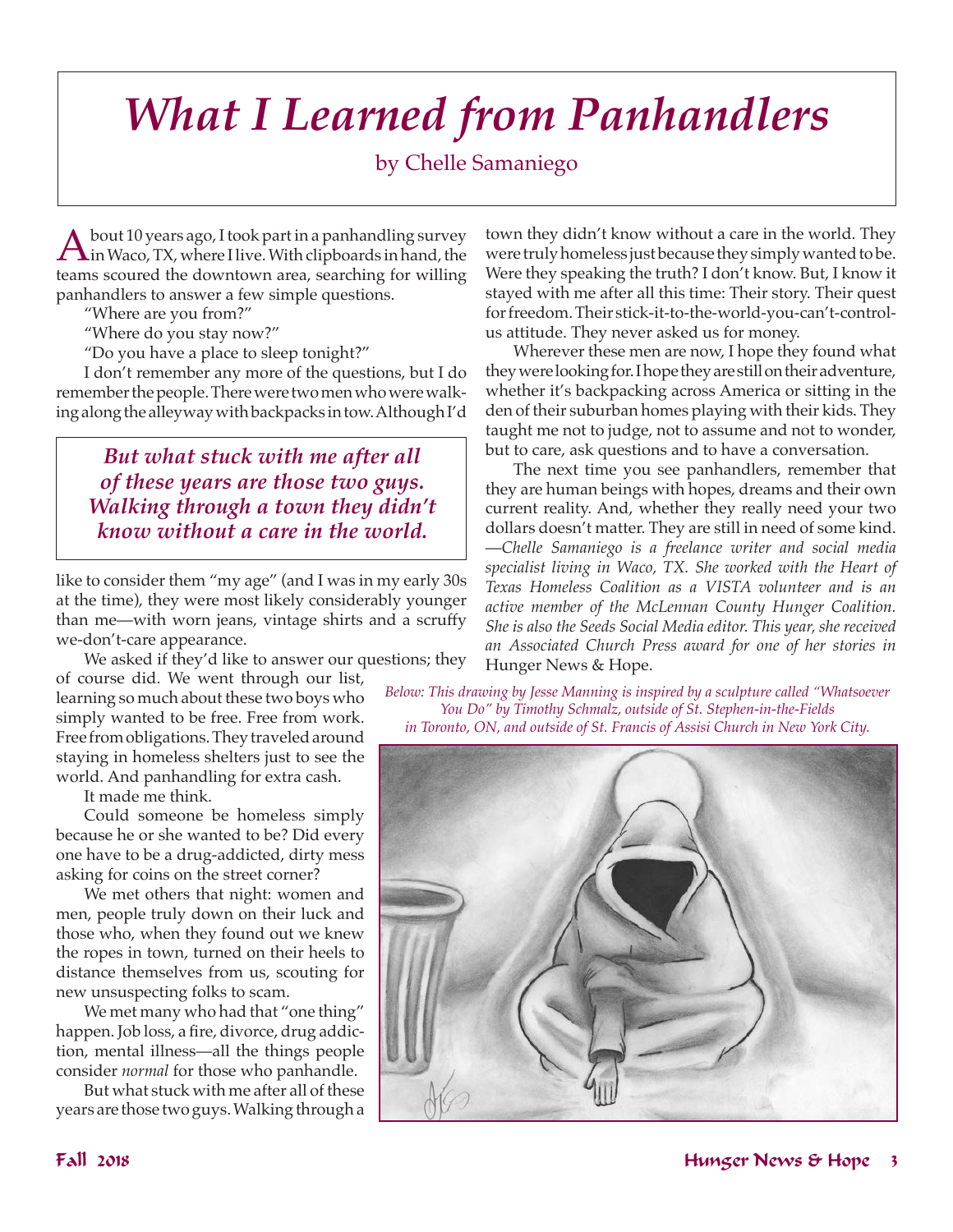## *MedWater: Providing Clean, Safe Water in the Amazon Rainforest*

### by Katie Cook

The lush rainforest jungle of Ecuador has no shortage<br>of water, but the water in its rivers and streams is<br>contaminated with hastnic granaity and huma duty of contaminated with bacteria, parasites and byproducts of increasing Amazon oil development. This contamination means constant illness for the Indigenous Kichwa, a oncenomadic tribe now spread throughout the jungle in small and remote settlements where most residents drink from open streams.

*"We talked about the disconnect between the medical personnel, who were traveling in the rainforest to help people, and the fact that the water is still not safe to drink."* **—Darrell Adams**

The suffering this causes is evident and widespread. Children have distended stomachs, parasites and skin rashes. Illnesses cripple family farming incomes, children's time in school and communities' futures.

The Ecuadoran government has been slow to help these remote villages. Moreover, periodic visits by non-



profit medical missions have been unable to address the underlying problem of contaminated water.

More than 10 years ago in Louisville, KY, Darrell Adams first began working with Edge Outreach, which then became a manufacturer of a very effective chlorination device. Adams, a longtime friend of Seeds of Hope, says he became frustrated with the ongoing problem of waterborne illnesses that were stifling the human potential of Indigenous peoples, and undermining the work of medical mission trips. Four years ago, Chana Fisher, who shared this frustration, talked Adams into thinking about what could be done. He said,

*We talked about the disconnect between the medical personnel, who were traveling in the rainforest to help people, and the fact that the water is still not safe to drink. We talked about the disconnect between medical practice and public health.*

Adams and Fisher both knew of simple technology that could improve the water, using local distribution. They believed that a safe water source and an effective way of distributing the water was doable.

*We had found this fairly new organization that started making something called a "Pack H2O." It's a water* 

*backpack that holds 20L (about five gallons) of water. It has a liner. You close it like a dry pack and tie it. It has a hanger on it so you hang it up at home, and it has a spout. So, from the safe water distribution point, people can bring their packs, fill them, tie them, take them home, hang them up, and use them without the risk of contaminating the water. So safe water stays safe!*

So Adams and Fisher co-founded MedWater, a non-profit also based in Louisville, KY, dedicated to finding ways to work with five Kichwa communities to devise methods for improving water, sanitation and hygiene (which the World Health Organisation calls WASH) in communities that have been marginalized by economics, racial injustice, lack of education, and language and cultural issues.

Next, in February 2013, they initiated a collaboration with Timmy Global Health (TGH) executive director Matt McGregor. Based in Indianapolis, IN, TGH had been sending medi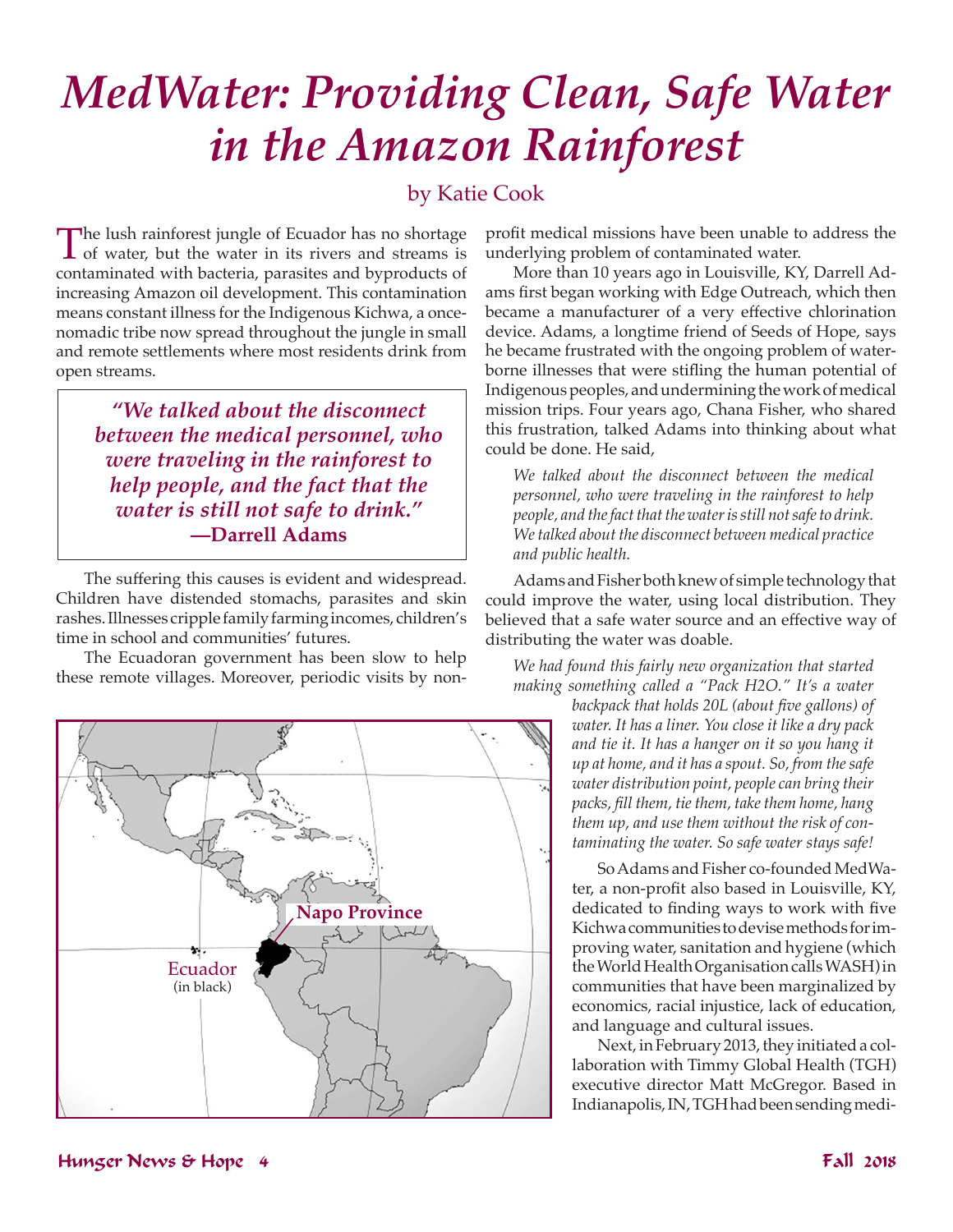cal teams into the Ecuadorian Amazon for more than 10 years and had created partnerships with the people and the provincial government.

The plan was that MedWater would build on the strong relationships established by TGH to reproduce WASH education and training in five TGH communities. MedWater would begin by providing chlorine gas generators like the ones made by Edge Outreach. The technology, Adams says, is complex for Indigenous people who have no experience with this kind of technology. It takes time and consistent follow-up to build the confidence needed.

*Potentially, the people can have a safe water solution that's going to be good for at least 10 years. All it's going to cost them is salt, which is cheap and readily available. All they have to do is run it properly and they've got safe water. They don't have to wait on a government agency or MedWater to maintain it. Deborah Payne, MPH, and MedWater's Director of Health Education, creates additional materials for training and on-going engagement, empowering the people to improve the health of their communities. This is a power they've never had.*

The collaboration with the five TGH communities was so successful that township and provincial officials asked MedWater about collaborating to expand work to other communities in Napo Province. So, for four years, the MedWater team has been traveling deeper into the jungle on rutted roads and on swollen rivers to help the Kichwa build sustainable chlorination systems that turn dangerous, sometimes life-threatening water into clean, safe drinking water.

Fundación MedWater hires local community members to serve as health promoters to sustain systems, reinforce

Please see "MedWater" on page 7.



MedWater stands out among nongovernmental organizations (NGOs). It is the only NGO in Napo Province teaching communities to manage safe water. MedWater also initiated the establishment of Fundación MedWater, an NGO registered with Ecuador's Ministry of Economics and Social Inclusion.

*Above, right: Kichwa people of Napo Province in Ecuador make use of the "pack H20" introduced by MedWater to transport safe, clean water to their homes. Right: Children in the region enjoy clean water in their villages. Photos courtesy of MedWater.* 

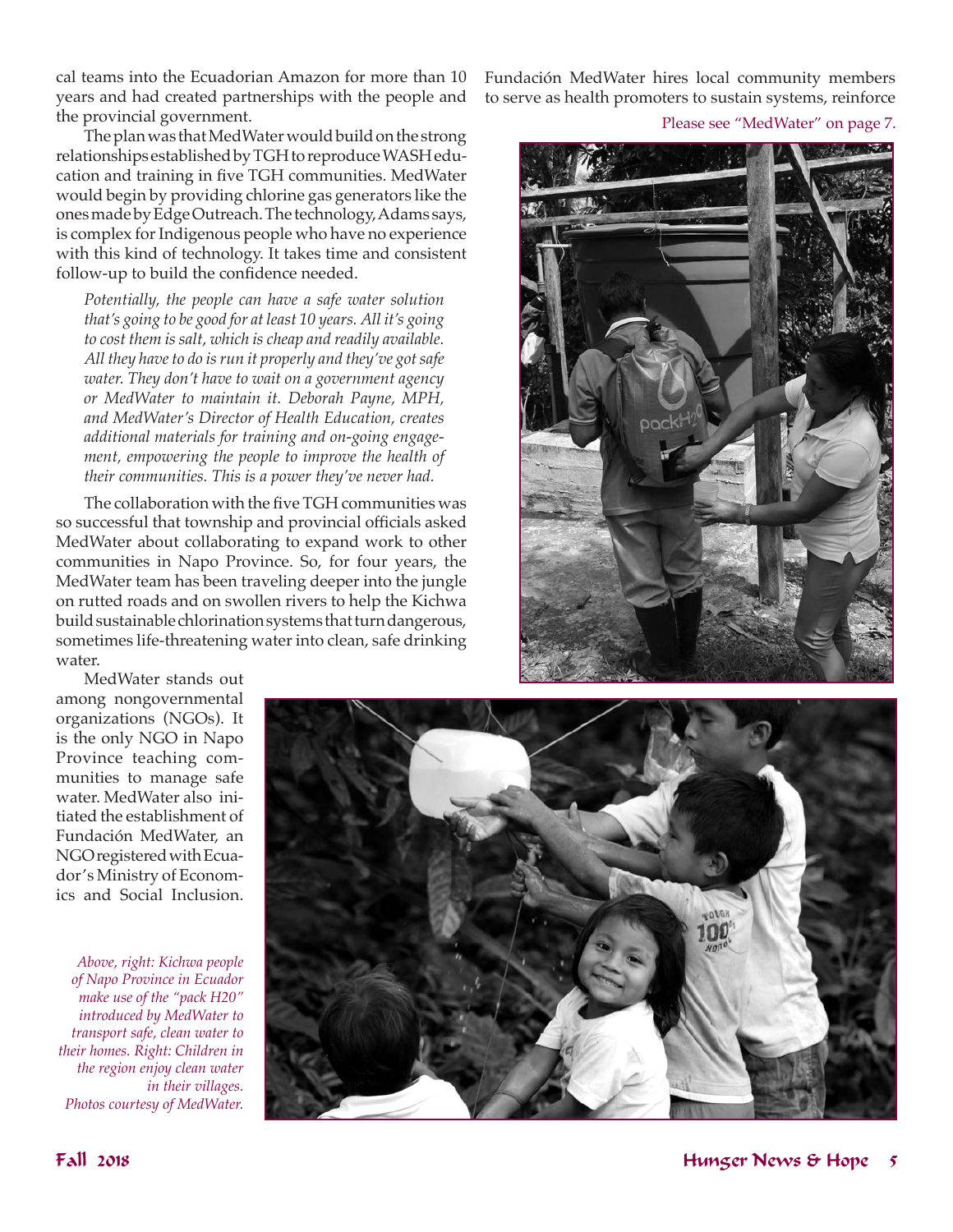# *The Real Sermon*

### by Robert F. Darden

For 30 years, Mission Waco has worked relentlessly to transform Waco, TX, caring for its most vulnerable citizens—feeding, clothing, housing, ministering to the homeless, the alien and the dispossessed. In those 30 years, it has become a national icon, its programs widely admired and copied across the US.

And at the heart of Mission Waco is the Church Under the Bridge.

The Church Under the Bridge (CUB, to its friends and family) meets every Sunday morning under Interstate 35, near the Baylor University campus. CUB volunteers feed and tend to hundreds of homeless and hungry people. Founders Jimmy and Janet Dorrell work the crowd, dispensing hugs, unconditional love and bad jokes, and embody the authentic gospel of Jesus Christ.

CUB ends with a short sermon, usually delivered by Jimmy, but sometimes by guest speakers. On a particularly cold morning last winter, I was that speaker.

I almost didn't make it.

As I waited my turn to speak, I sat near an impossibly thin old man who wore a thin and tattered jacket. He was white-bearded, weather-beaten and utterly, preternaturally silent. With almost surgical precision, he opened the to comply, speaking clearly and proudly. And after they spoke, he gave each of them a small gift, perhaps a large candy bar, I couldn't tell from where I was sitting. But the opportunity to speak and the gift clearly delighted each recipient. Then we sang "Happy Birthday."

Jimmy turned to the audience and smiled. "We do this because we believe that everyone should have someone remember them on their birthday and call their name."

Lord have mercy. That stabbed me. *Everyone deserves to have someone remember them, remember their birthday. Everyone.*

Then it was my turn to speak. I stumbled up and talked about the stone the builder rejected that became the cornerstone of a great building.

But it didn't really matter. Because the sermon had already taken place.

—*Robert F. Darden is Professor of Journalism, Public Relations & New Media at Baylor University. He is the founder of the Black Gospel Music Restoration Project, the world's largest initiative to identify, acquire, digitize, scan, and catalogue America's fast-vanishing legacy of black gospel music. He is the author of more than two dozen books, including several on gospel music, and has been a generous contributor and supporter of the Seeds ministry for many years.* 

lunch bag provided by volunteers. He carefully inspected every item, an apple, a sandwich, a packaged sweet cake, rolling it over and over in his hands. Then he unwrapped the sweet cake as if he were handling dynamite and took the tiniest of bites, savoring it, closing his eyes…then repeating the process.

Then something happened that shook me further.

Jimmy and Janet asked for anyone who had a birthday that week to stand with them at the front of the large stage. A startling array of people stood—young, old, black, white, male, female. Some were clearly struggling—emotionally, mentally, physically. Others were simply unfortunate.

Jimmy held the microphone to each person, asked them to say their name, their birthdate, and tell the audience of several hundred how old they were. Most were able *Below: Young Seeds artist Jesse Manning created this drawing of a Church Under the Bridge worship service, conducted for homeless people under the Interstate 35 bridge in Waco, TX, after attending the service with his youth group.* 



#### Hunger News & Hope 6 Fall 2018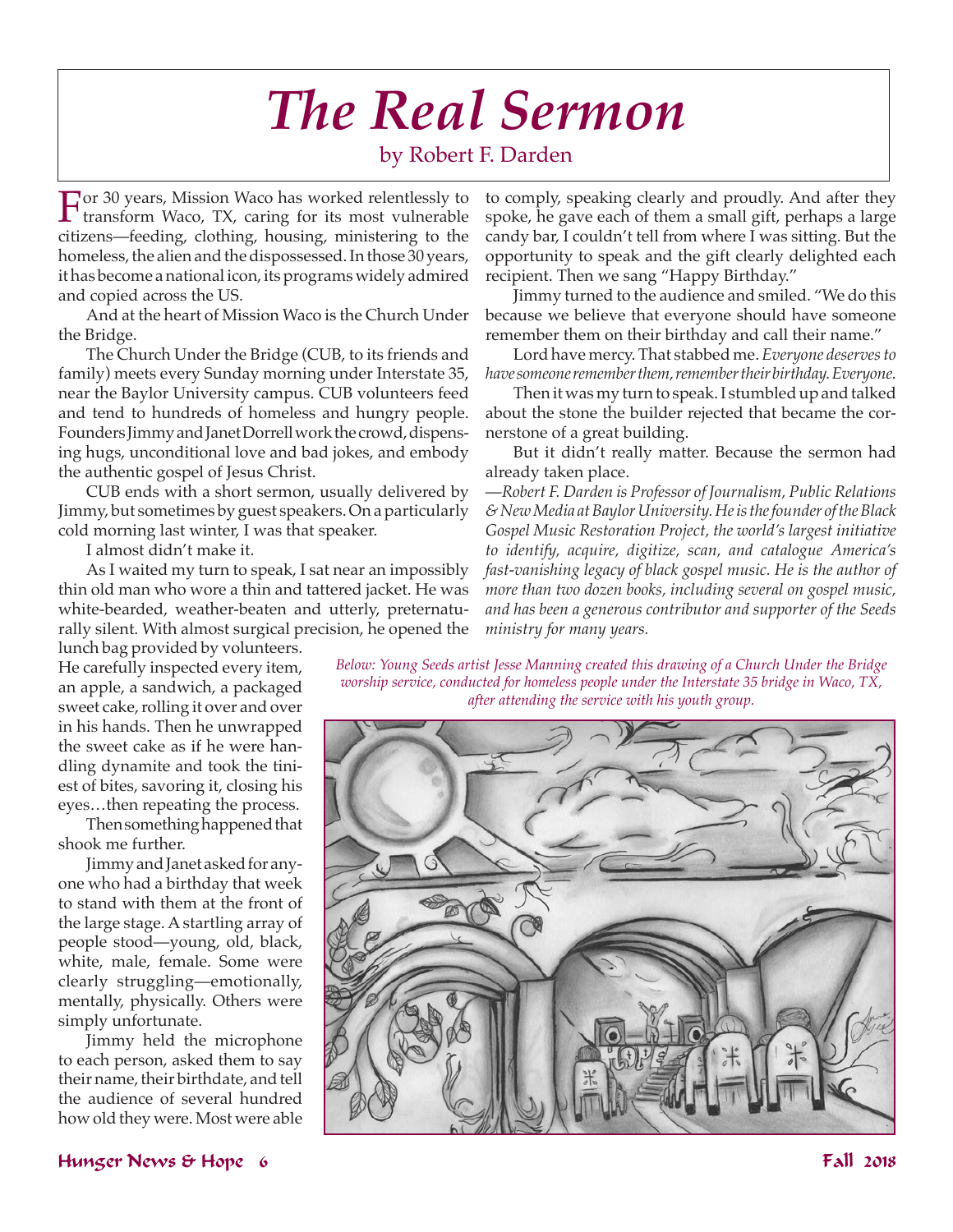### resources & opportunities

*Looking for ways to introduce your congregation to hunger issues?*



*Email seedseditor1@gmail.com for a pdf of this four-session workshop from Seeds of Hope.*

### **MedWater,**  *continued from page 5*

sanitation and hygiene and become a regular presence to nurture larger community well-being over time.

This approach is transforming otherwise forgotten communities in the earth's most ecologically important region, where subsistence farmers grow cacao for chocolate, women tend plants that form the basis for medicines and families live sustainably in a rainforest that acts as the lungs of the world. It is restoring happy childhoods and allowing communities to focus on improving economic livelihoods.

In April of 2016, Adams and Lynn Smith, a retired engineer and MedWater's technical advisor, were in Napo Province when they received word of an earthquake that had just hit Ecuador's coast.

Fundación MedWater Director Tammy Truong organized local physicians and adventure guides, and assembled a 10-member team that drove for 24 hours to the coast in two vehicles filled with donations gathered along the way. The team, led by Smith, found three large concrete cisterns and, with the help of government relief officials,

*The people are doing it for themselves. We get to take credit for that because we helped make it happen, but this is what we want. We want to empower people to do something for themselves.* **—Darrell Adams**

transported thousands of liters of water to the many camps of displaced people in the area.

Recently, in Selva Amazonica, Ecuador, a Kichwa community of about 300 people told the MedWater team, "We have been asking the government to help us for 32 years. Now, with your help, we have safe water, and now the government knows we are here. They know the name of our community."

Word is spreading fast in Napo Province and beyond. There are now 22 MedWater communities, and more and more communities in the area are asking MedWater to help them create a source for clean, safe drinking water.

Ken Sehested, a founding editor of Seeds and a present member of the Seeds Board of Advisors, is a longtime friend of Adams and an enthusiastic MedWater supporter. He recently wrote:

*Water is a primal image for creation and redemption stories—not only for Christians but also for people of other faiths as well. MedWater's vision, its simple, sustainable technology, along with its protocol of active partnership with local communities, is a recipe for health in every dimension.*

If you are interested in supporting or being a part of this effort, contact Darrell E. Adams, MedWater Executive Director, at 1201 Story Avenue #211, Louisville, KY 40206; 502/541-7683; www.medwater.org.

*—Katie Cook is the Seeds of Hope editor. This article is taken from an interview with Darrell Adams and documentation from MedWater staff.*